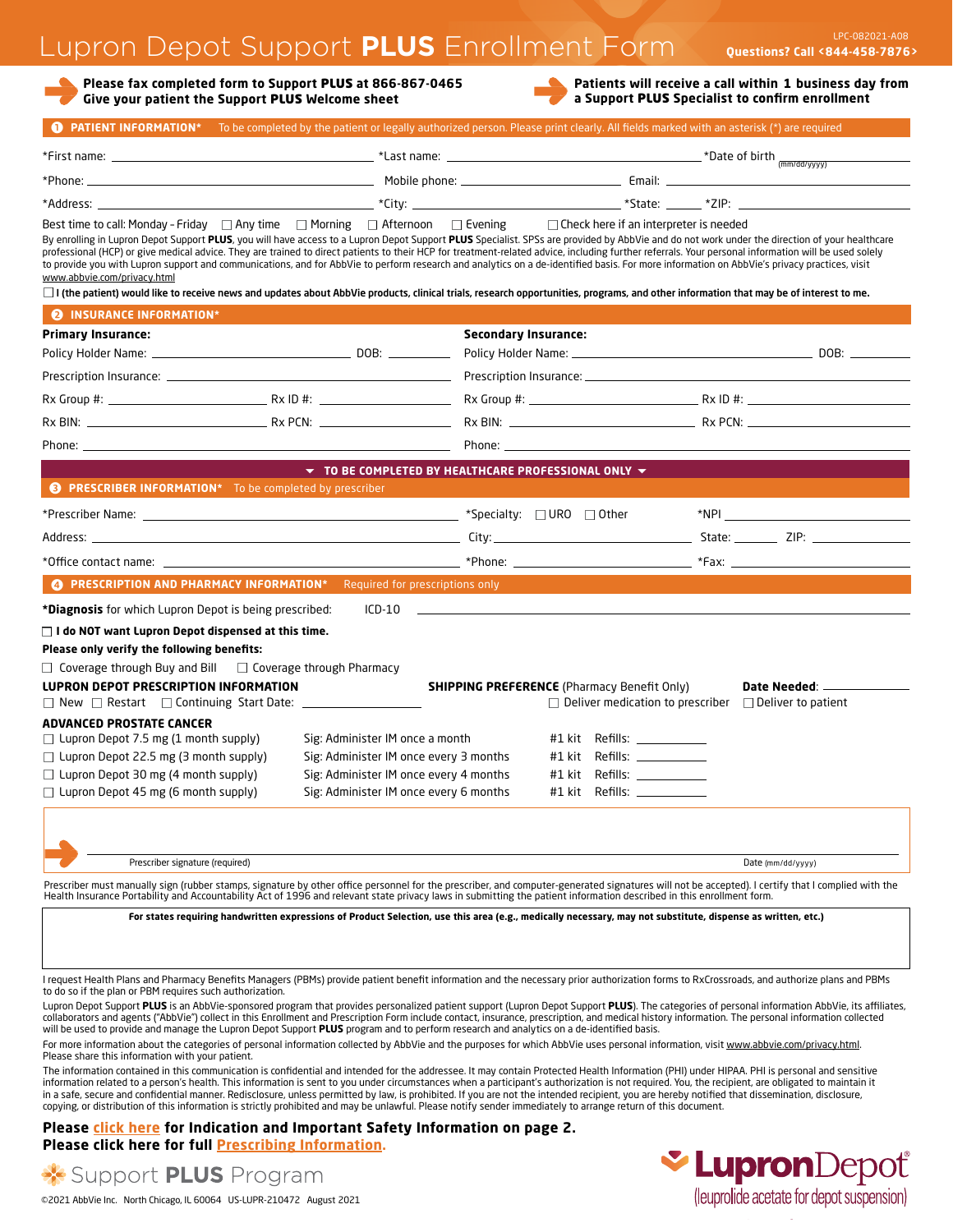### <span id="page-1-0"></span>**Indication**<sup>1</sup>

LUPRON DEPOT® (leuprolide acetate for depot suspension) 7.5 mg for 1-month, 22.5 mg for 3-month, 30 mg for 4-month, and 45 mg for 6-month administration are indicated for the palliative treatment of advanced prostatic cancer.

#### **Important Safety Information**<sup>1</sup>

- LUPRON DEPOT is contraindicated in patients with hypersensitivity to GnRH agonists or any of the excipients in LUPRON DEPOT.
- LUPRON DEPOT causes an initial increase in serum testosterone (~50% above baseline) during the first few weeks of treatment. This initial increase can cause:
	- Transient worsening of symptoms, or additional signs and symptoms of prostate cancer.
	- Temporary increase in bone pain in a small number of patients, which can be managed symptomatically.
	- Isolated cases of ureteral obstruction and spinal cord compression, which may contribute to paralysis with or without fatal complications. Observe patients with vertebral metastasis and/or urinary tract obstruction closely.
- Hyperglycemia and increased risk of developing diabetes have been reported in men receiving GnRH agonists. Monitor blood glucose and/or glycosylated hemoglobin (HbA1c) periodically in men receiving a GnRH agonist, and manage hyperglycemia or diabetes.
- An increased risk of myocardial infarction, sudden cardiac death, and stroke has been reported in association with the use of GnRH agonists in men, although the risk appears low. Evaluate the risks carefully, including cardiovascular risk factors, when determining prostate cancer treatment. Patients receiving a GnRH agonist should be monitored for signs and symptoms of cardiovascular disease and managed appropriately.
- Androgen deprivation therapy (ADT) may prolong the QT/QTc interval. Consideration should be given to whether the benefits of ADT outweigh the potential risks in patients with congenital long QT syndrome, congestive heart failure, frequent electrolyte abnormalities, and in patients taking drugs known to prolong the QT interval. Correct electrolyte abnormalities and consider periodic monitoring of electrocardiograms and electrolytes.
- Postmarketing reports of convulsions have been observed in patients on leuprolide acetate therapy, including patients with a history of seizures, epilepsy, cerebrovascular disorders, central nervous system anomalies or tumors, and in patients on concomitant medications associated with convulsions, such as bupropion and SSRIs. Convulsions have also been reported in the absence of any of the conditions mentioned above.
- Periodic monitoring of serum testosterone and PSA levels is recommended.
- LUPRON DEPOT may cause fetal harm when administered to a pregnant woman. Advise pregnant patients and females of reproductive potential of the potential risk to the fetus.
- LUPRON DEPOT may impair fertility in males of reproductive potential.
- In controlled clinical trials of advanced prostatic cancer patients receiving LUPRON DEPOT, the following adverse events occurred in >10% of patients:
	- LUPRON DEPOT 7.5 mg for 1-month administration: hot flashes/sweats, general pain, edema, urinary disorders, GI disorders, and respiratory disorders.
	- LUPRON DEPOT 22.5 mg for 3-month administration: hot flashes/sweats, general pain, testicular atrophy, GI disorders, urinary disorders, injection site reactions, and joint disorders.
	- LUPRON DEPOT 30 mg for 4-month administration: hot flashes/sweats, injection site reactions, general pain, edema, urinary disorders, joint disorders, GI disorders, asthenia, flu syndrome, skin reactions, and headache.
	- LUPRON DEPOT 45 mg for 6-month administration: hot flush/flushing, upper respiratory tract infection/ influenza-like illness, injection site pain/discomfort, and fatigue/lethargy.

**Reference: 1**. LUPRON DEPOT [package insert]. North Chicago, IL: AbbVie Inc.

#### **[Please click here for full Prescribing Information.](https://www.rxabbvie.com/pdf/lupronuro_pi.pdf)**



**X:** Support PLUS Program ©2021 AbbVie Inc. North Chicago, IL 60064 US-LUPR-210472 August 2021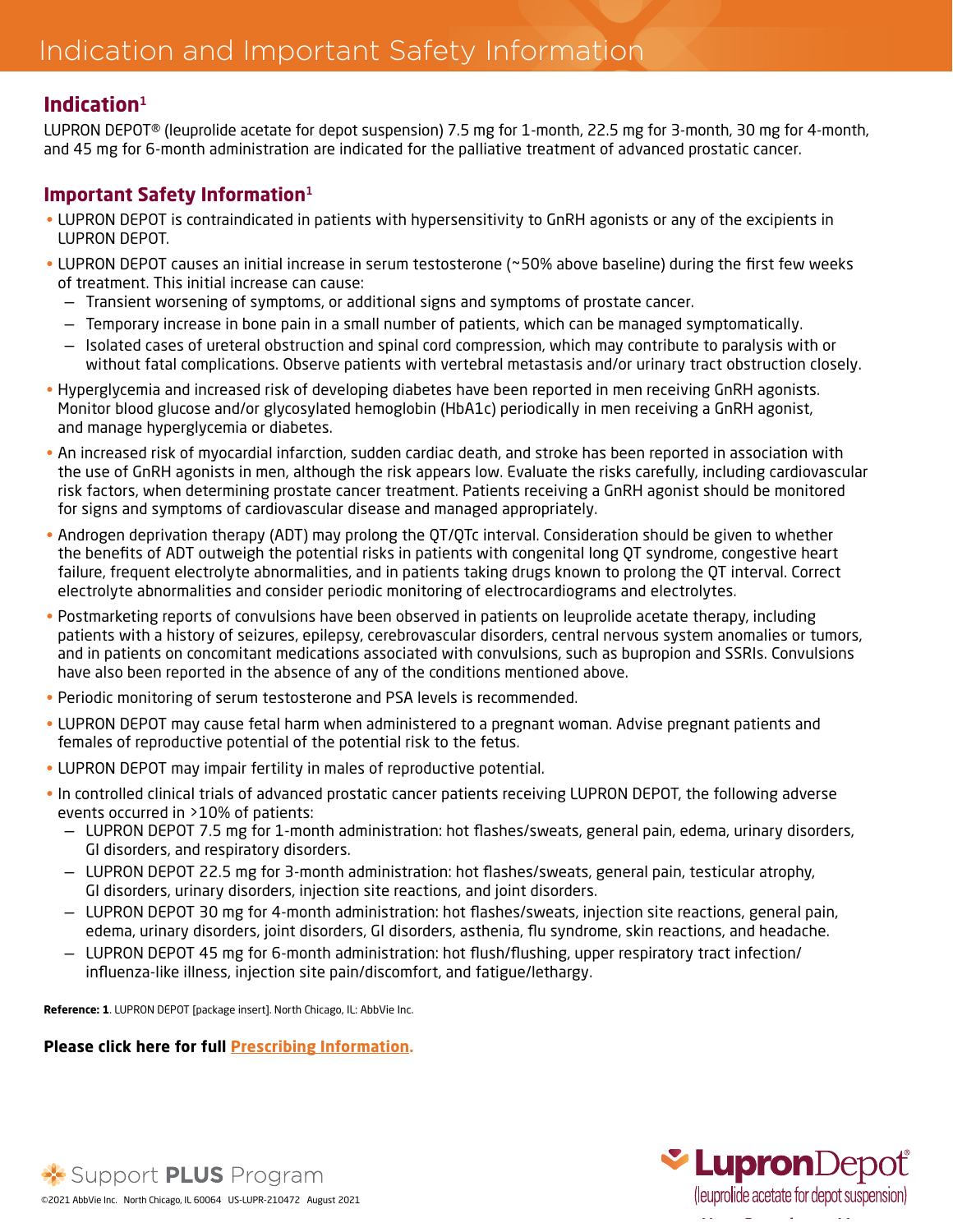# Welcome to Lupron Depot Support **PLUS**

**Dedicated 1:1 support for your Lupron Depot treatment plan**

Starting a new medication can raise a lot of questions. That's why we're here to help whenever you may need us

### **Your Lupron Depot Support PLUS Specialist can help you:**



Lupron Depot Support PLUS Specialists are provided by AbbVie and do not work under the direction of your healthcare professional (HCP) or give medical advice. They are trained to direct patients to their healthcare professionals for treatment-related advice, including further referrals.

To learn about AbbVie's privacy practices and your privacy choices, visit [www.abbvie.com/privacy.html.](http://www.abbvie.com/privacy.html)

**Please click here for [Use and Important Safety](#page-3-0)  [Information on the next page.](#page-3-0)**

**Please click here for full [Prescribing Information](https://www.rxabbvie.com/pdf/lupronuro_pi.pdf), including Medication Guide.**



# **Your Experience Matters**